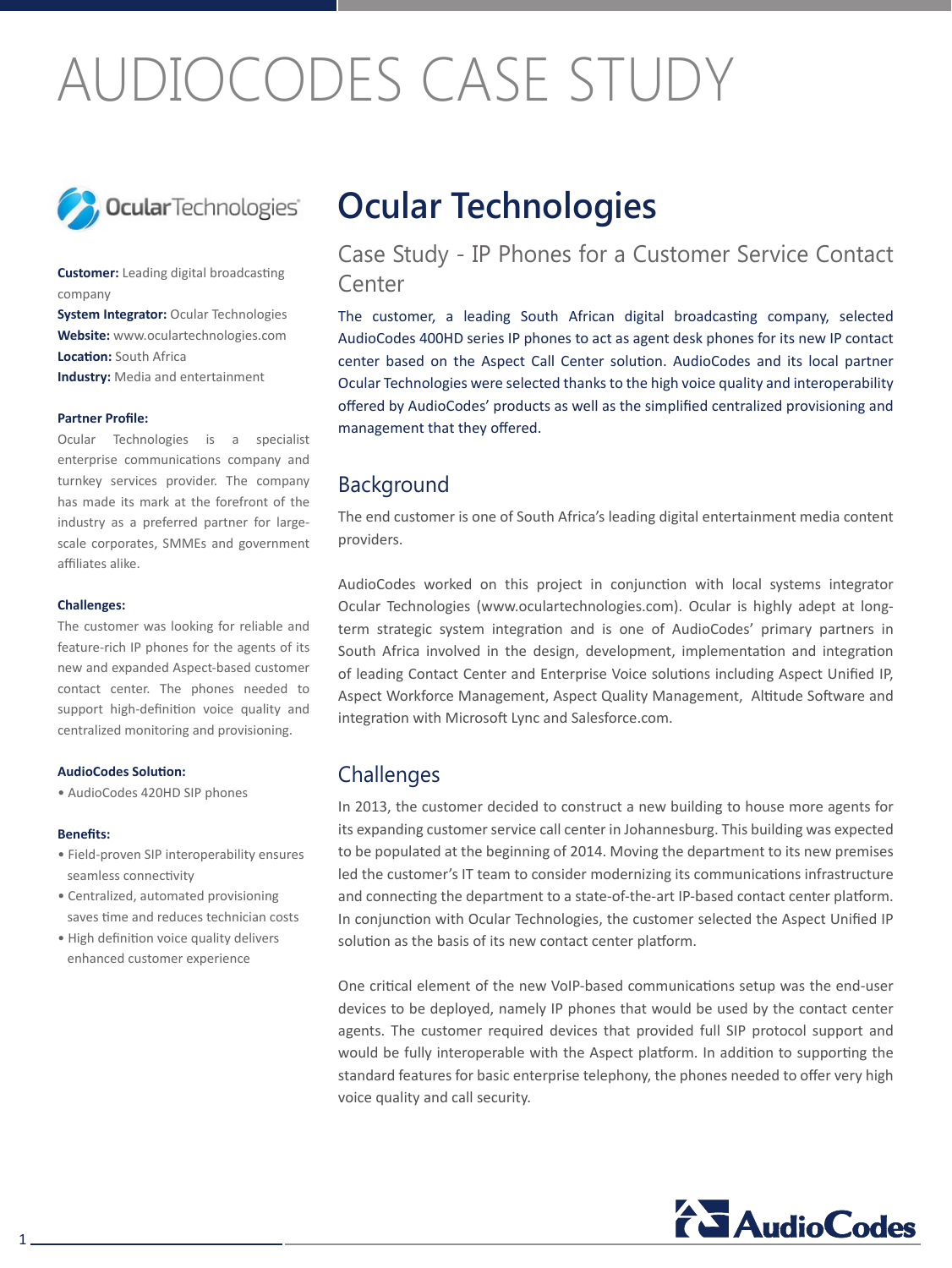*The 400 series of IP phones provides full SIP support and can integrate with a wide range of IP-PBXs*, softswitches and other *SIP-based application servers. Thus integration with the Aspect contact center was achieved in a short period of time with minimal .hassle*

"AudioCodes is renowned throughout the industry for the high voice quality, reliability and interoperability offered by its products. Therefore, the choice of the 400HD series IP phones for our customer's new IP contact center solution was a simple one."

Luke Behrmann, National Operations Manager, Ocular Technologies



Another important requirement was simple management and provisioning of the phones. With several hundred devices being deployed for agents' use all over the company's new facilities, it needed to be sure that their installation could be achieved simply and with minimum human interaction in order to maintain low operational expenditure.

# Solution

With Ocular's assistance, the customer evaluated a number of SIP-based IP phone models to check their suitability for its needs. At the end of the evaluation process, AudioCodes was selected as the preferred vendor after demonstrating its ability to support all of the required features in a highly cost-effective package.

"AudioCodes is renowned throughout the industry for the high voice quality, reliability and interoperability offered by its products," explained Luke Behrmann, National Operations Manager, Ocular Technologies. "Therefore, the choice of the 400HD series IP phones for our customer's new IP contact center solution was a simple one."

The IP phone model selected for deployment was the 420HD model. The 400 series of IP phones provides full SIP support and can integrate with a wide range of IP-PBXs, softswitches and other SIP-based application servers. Thus integration with the Aspect contact center was achieved in a short period of time with minimal hassle.

The 420HD phones offer HD voice quality and a range of essential business phone features.

AudioCodes was also able to fulfill the customer's requirement for simple, centralized provisioning thanks to its highly effective management tool. This enables the IT team to predefine a range of configuration templates. When the IP phones are first connected to the network they automatically communicate with the provisioning server and download the relevant configuration files. This automated process removes the need for an engineer to be on-site for every IP phone installation, freeing them up for more critical tasks.

To enhance the offering, Ocular Technologies developed a bespoke application and database to manage the provisioning of all phones throughout the organization. This solution allows the customer's administrative personnel to pre-configure replacement, new and existing devices in conjunction with the AudioCodes provisioning server. This results in easy administration as a phone is configured for the correct SIP, VLAN and discovery protocol settings as soon as it is plugged into the Ethernet .network